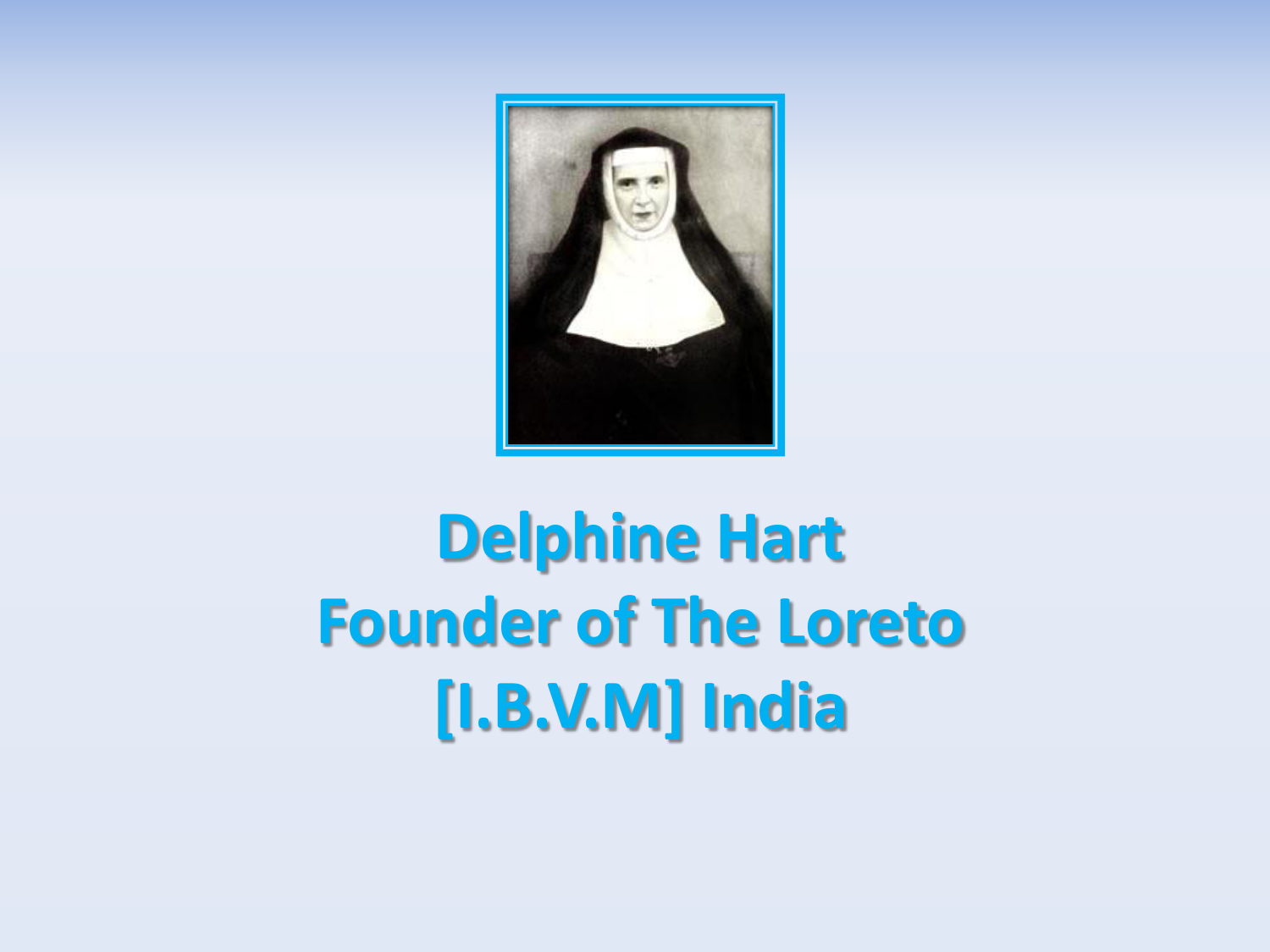## Early Life

**Mary Hart was born in Dublin and baptized in St. Catherine's Church, Meath Street, on December 7th, 1817. She was the eldest child of Thomas Hart and Isabella Callaghan.**

**Two brothers, Patrick Joseph, born in 1819 and Henry, born in 1823 were to follow, while Isabella came last.**

**Mary Hart became a Loreto nun taking the religious name of Delphine Hart.**

**She, with another ten valiant women: seven sisters and four postulants sailed on a ship named The Scotia.**

**They left Dublin at the end of August, 1841 and reached Calcutta, India at the end of December 1841.**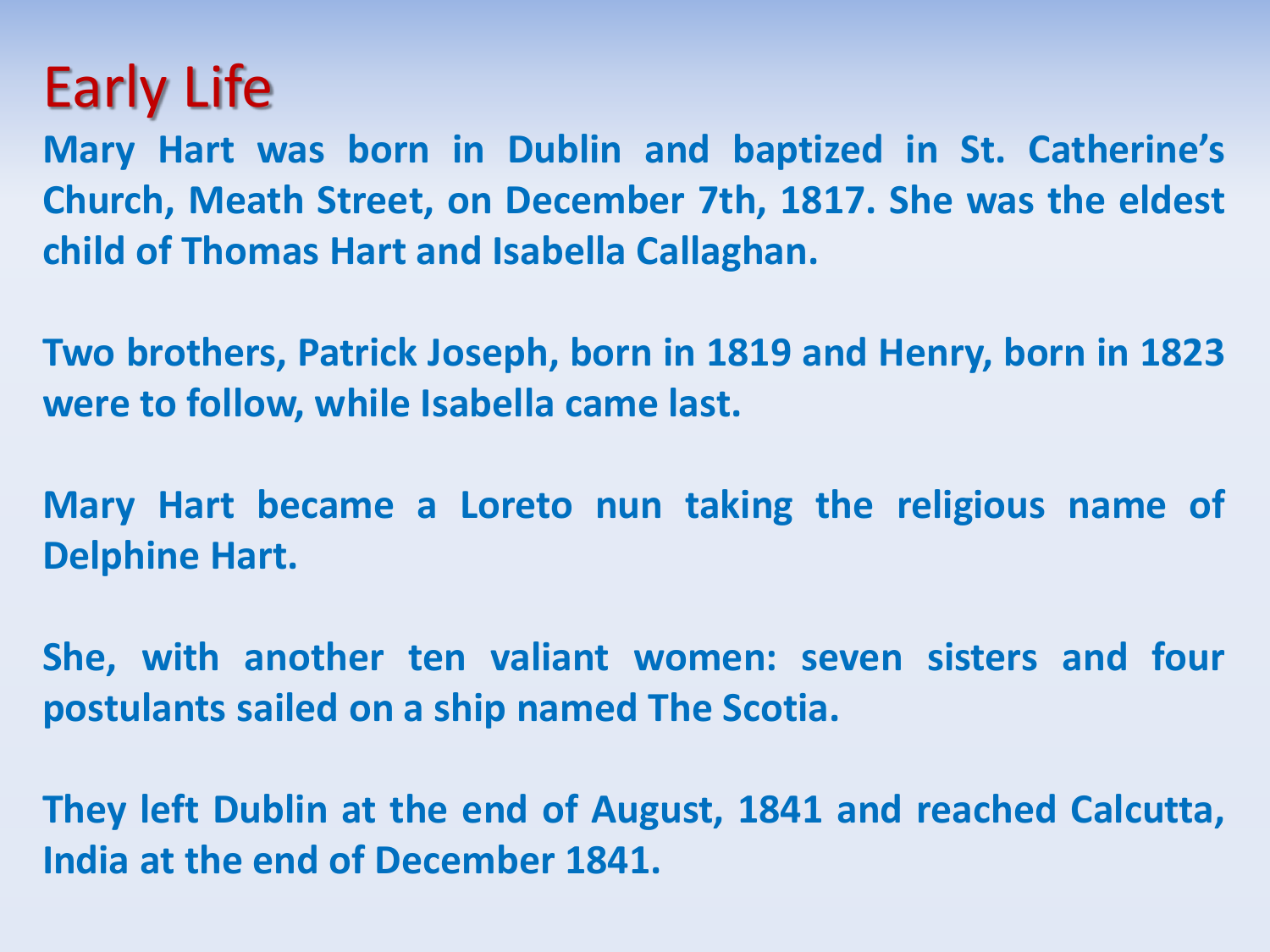## **Her Character**

**Delphine had great belief in fidelity to the rule, but she also had sound common sense and put human needs before the 'letter of the law'.** 

**Delphine was practical enough to adjust. It was her earnest desire to ensure that the spirit of the Institute should not diminish in difficult situations where it was even more necessary for the survival and growth of the mission and for the happiness of the sisters.** 

**Delphine was an indefatigable worker, a fact that was recognized and appreciated by the civic authorities as well as by the Church.**

**The quality of the education offered under her supervision and personal teaching and management brought more pupils than could be accommodated.**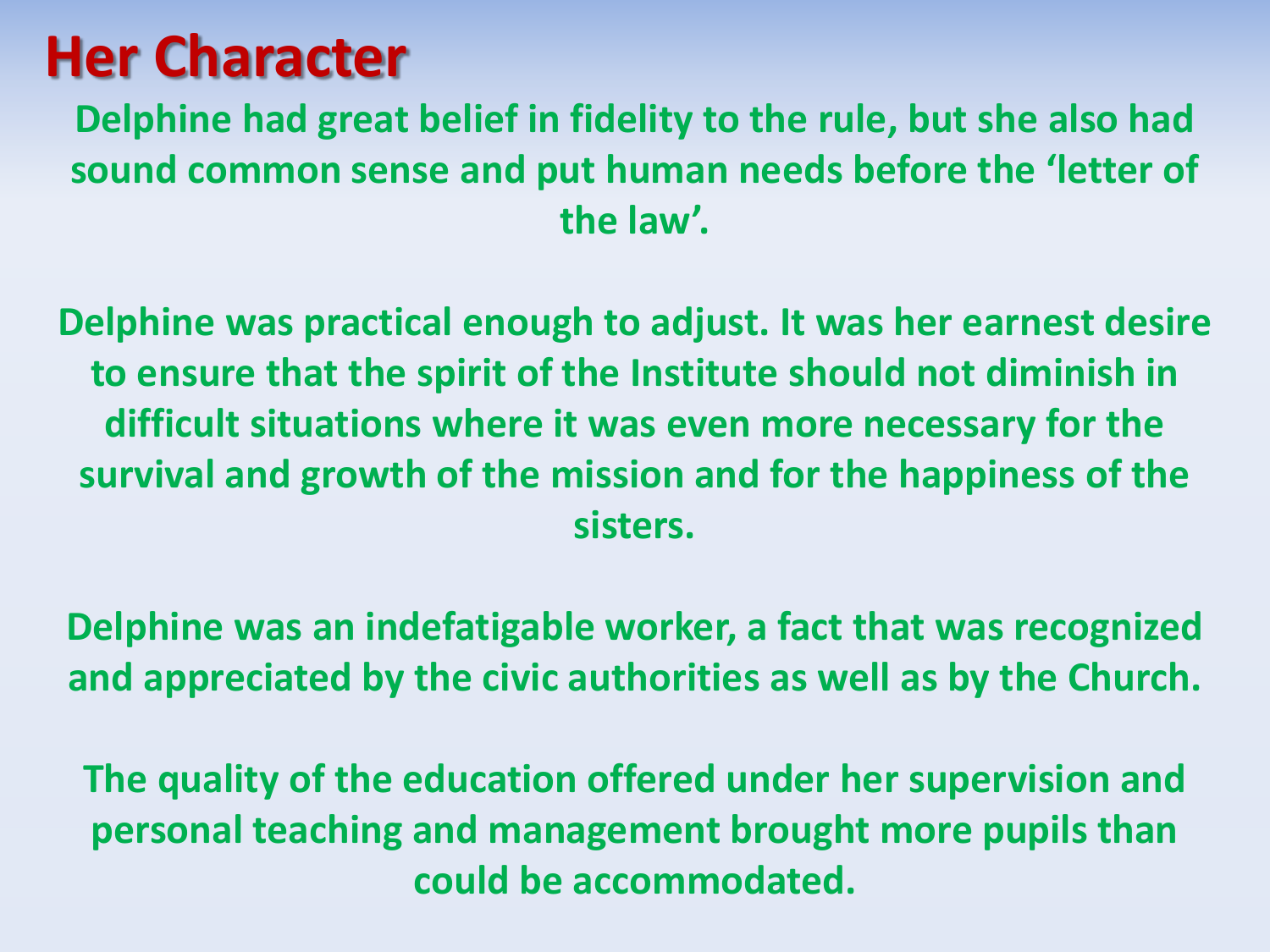**Mother Delphine was a bright, warm person, shrewd, kind, and capable of discerning the unspoken dreams, desires, fears and qualms of young children.** 

**This quality of attentiveness to the individual was something she passed on to the young sisters in those early days in Calcutta.** 

**Like all good educationists she was an avid life-long learner and it was this quality and the harvest she reaped along the way that enabled her to make the schools she founded real founts of learning.** 

**Mother Delphine's missionary spirit is evident in the way she opened new houses all over India in quick succession.** 

**In the times of the uprising Delphine said that she was never afraid because she had placed all in her charge under the care of the Blessed Mother of God.**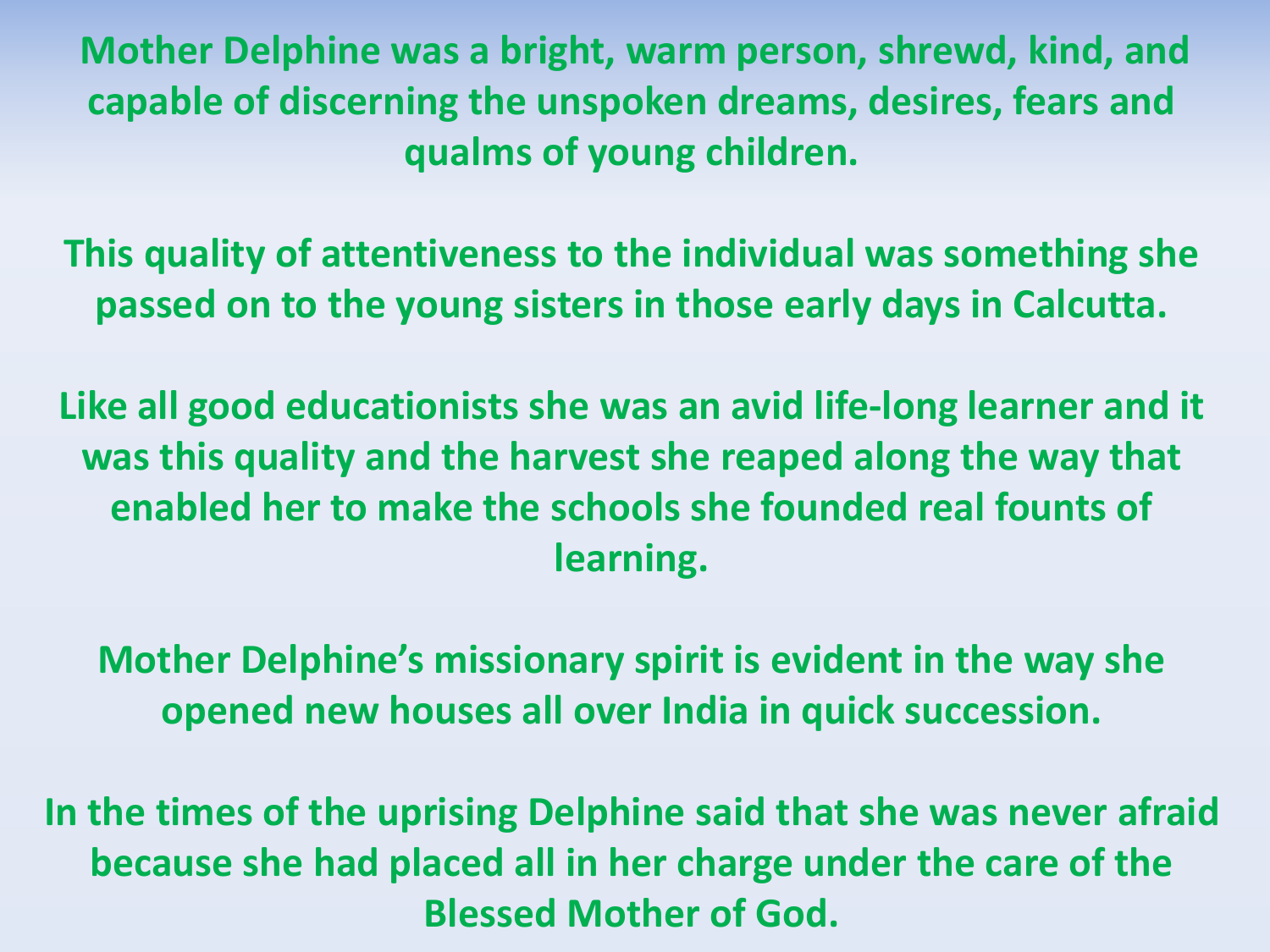## **Her Mission**

**She was a tireless ambassador for Institute unity.** 

**This vivacious woman with her twinkling eyes and puckish expression visited the houses of the Institute in Italy, Munich, Nymphenburg and Burghausen, charming all with her warm friendliness, all the while the desire for unification of the scattered houses of the Institute growing stronger and deeper in her heart.**

**Though the phrase 'option for the poor' was not in circulation in Mother Delphine's time, it was a strong characteristic of her life and work.**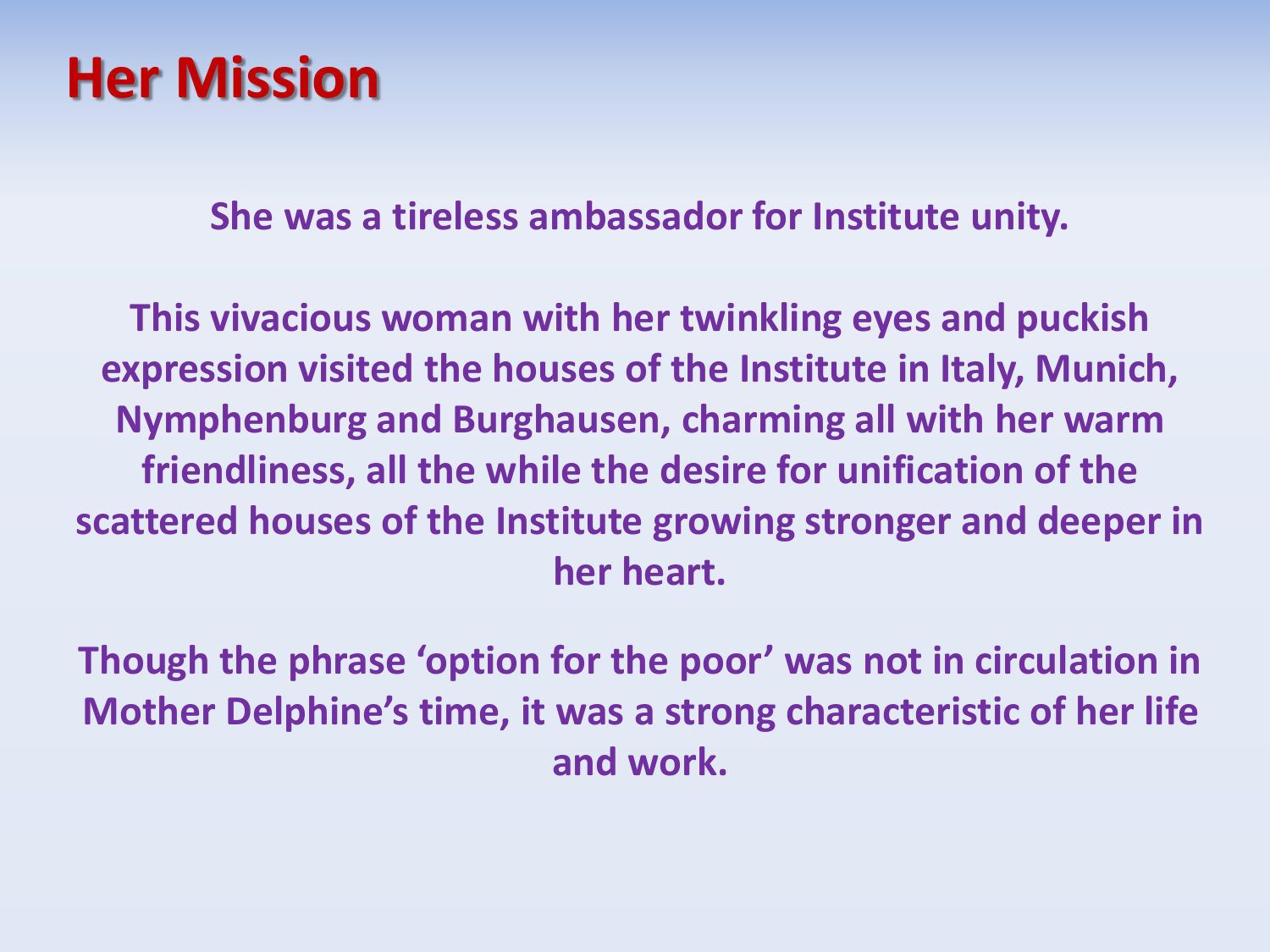**There are numerous references in Delphine's letters to the plight of orphans, widows and the sufferings of the poor.** 

**She had the deepest concern and care for the orphan children at Entally and even earlier for the children who attended Bow Bazar.**

**A large heart and a readiness to respond to need and suffering were part of the kindly nature with which God endowed her.**

**Throughout her long years as Chief Superior, Mother Delphine showed remarkable cheerfulness and optimism, born of her trust in God who is always faithful.** 

**Woman of faith and obedience that she was, she just commended all failures, pains and contradictions to the loving all-knowing God who remained her constant source of strength.**